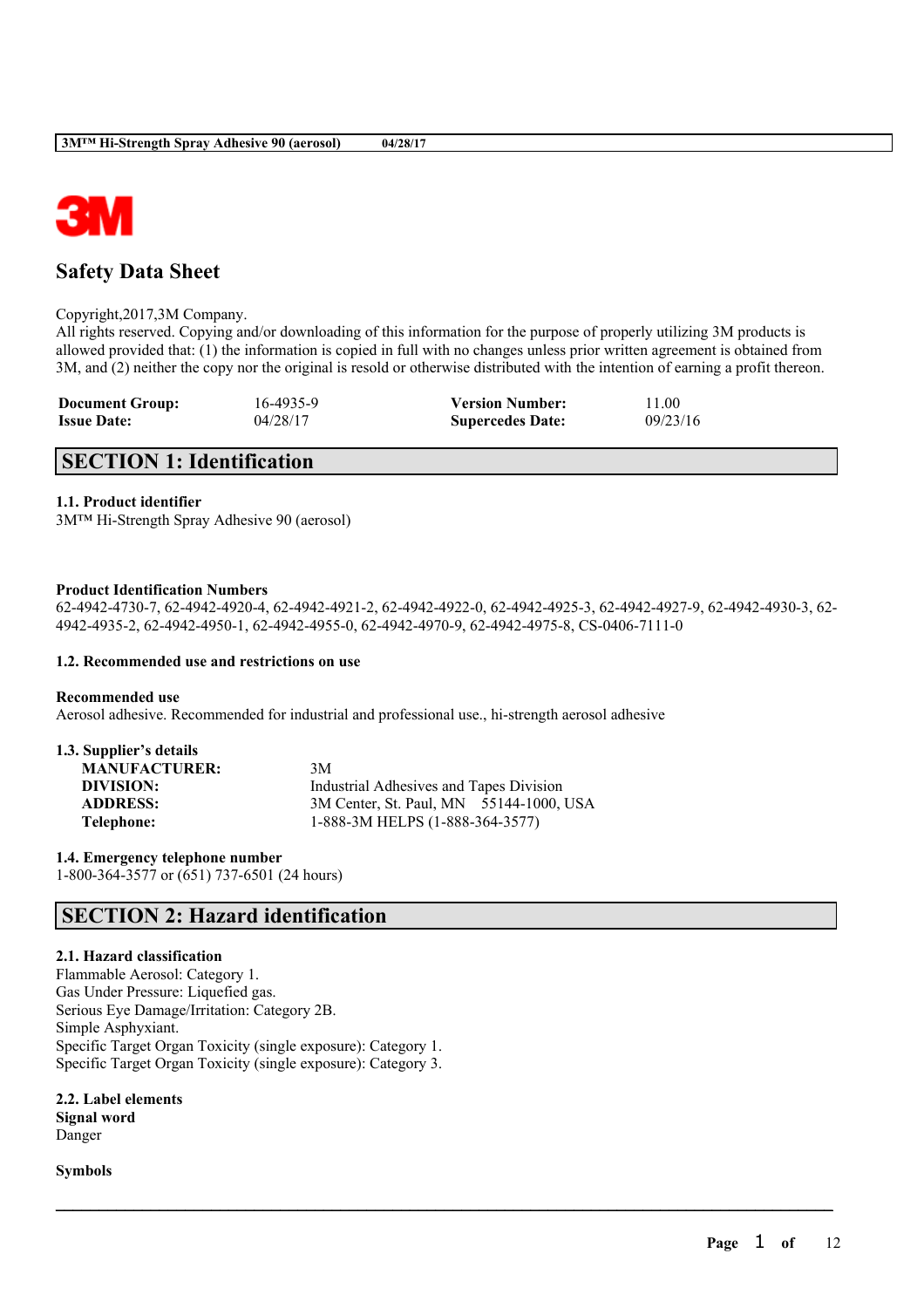Flame | Gas cylinder | Exclamation mark | Health Hazard |

## **Pictograms**



**Hazard Statements** Extremely flammable aerosol. Contains gas under pressure; may explode if heated.

Causes eye irritation. May cause respiratory irritation. May cause drowsiness or dizziness. May displace oxygen and cause rapid suffocation.

Causes damage to organs: cardiovascular system |

# **Precautionary Statements**

**General:**

Keep out of reach of children.

## **Prevention:**

Keep away from heat/sparks/open flames/hot surfaces. - No smoking. Do not spray on an open flame or other ignition source. Pressurized container: Do not pierce or burn, even after use. Do not breathe dust/fume/gas/mist/vapors/spray. Use only outdoors or in a well-ventilated area. Do not eat, drink or smoke when using this product. Wash thoroughly after handling.

## **Response:**

IF INHALED: Remove person to fresh air and keep comfortable for breathing. IF IN EYES: Rinse cautiously with water for several minutes. Remove contact lenses, if present and easy to do. Continue rinsing. If eye irritation persists: Get medical advice/attention. IF exposed: Call a POISON CENTER or doctor/physician. Specific treatment (see Notes to Physician on this label).

### **Storage:**

Protect from sunlight. Do not expose to temperatures exceeding 50C/122F. Keep container tightly closed. Store locked up in a well-ventilated place.

## **Disposal:**

Dispose of contents/container in accordance with applicable local/regional/national/international regulations.

## **Notes to Physician:**

Exposure may increase myocardial irritability. Do not administer sympathomimetic drugs unless absolutely necessary.

 $\mathcal{L}_\mathcal{L} = \mathcal{L}_\mathcal{L} = \mathcal{L}_\mathcal{L} = \mathcal{L}_\mathcal{L} = \mathcal{L}_\mathcal{L} = \mathcal{L}_\mathcal{L} = \mathcal{L}_\mathcal{L} = \mathcal{L}_\mathcal{L} = \mathcal{L}_\mathcal{L} = \mathcal{L}_\mathcal{L} = \mathcal{L}_\mathcal{L} = \mathcal{L}_\mathcal{L} = \mathcal{L}_\mathcal{L} = \mathcal{L}_\mathcal{L} = \mathcal{L}_\mathcal{L} = \mathcal{L}_\mathcal{L} = \mathcal{L}_\mathcal{L}$ 

## **2.3. Hazards not otherwise classified**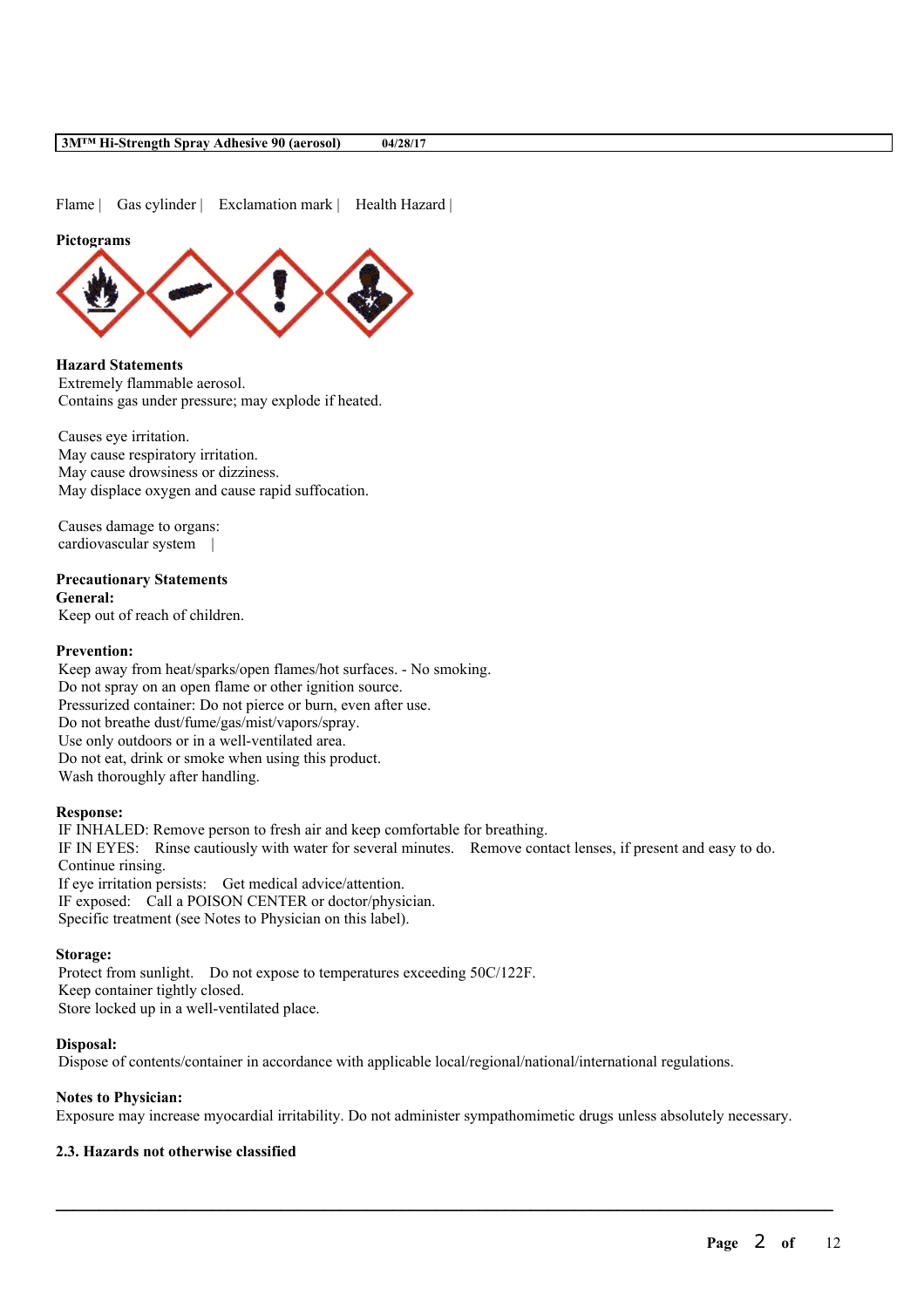## **Supplemental Information:**

Intentional misuse by deliberately concentrating and inhaling contents can be harmful or fatal.

# **SECTION 3: Composition/information on ingredients**

| Ingredient                                                   | C.A.S. No.     | $%$ by Wt                |
|--------------------------------------------------------------|----------------|--------------------------|
| Dimethyl ether                                               | $115 - 10 - 6$ | 35 - 45 Trade Secret *   |
| Methyl acetate                                               | 79-20-9        | 25 - 35 Trade Secret *   |
| Nonvolatile components (N.J.T.S. Reg. No. 0449960-<br>6448P) | Trade Secret*  | 10 - 20 Trade Secret $*$ |
| Cyclohexane                                                  | 110-82-7       | 7 - 13 Trade Secret *    |
| $1,1$ -Difluoroethane                                        | $75 - 37 - 6$  | - 5 Trade Secret *       |
| Pentane                                                      | $109 - 66 - 0$ | 1 - 5 Trade Secret *     |

\*The specific chemical identity and/or exact percentage (concentration) of this composition has been withheld as a trade secret.

# **SECTION 4: First aid measures**

# **4.1. Description of first aid measures**

## **Inhalation:**

Remove person to fresh air. Get medical attention.

### **Skin Contact:**

Wash with soap and water. If signs/symptoms develop, get medical attention.

### **Eye Contact:**

Flush with large amounts of water. Remove contact lenses if easy to do. Continue rinsing. If signs/symptoms persist, get medical attention.

## **If Swallowed:**

Rinse mouth. If you feel unwell, get medical attention.

### **4.2. Most important symptoms and effects, both acute and delayed**

See Section 11.1. Information on toxicological effects.

### **4.3. Indication of any immediate medical attention and special treatment required**

Exposure may increase myocardial irritability. Do not administer sympathomimetic drugs unless absolutely necessary.

 $\mathcal{L}_\mathcal{L} = \mathcal{L}_\mathcal{L} = \mathcal{L}_\mathcal{L} = \mathcal{L}_\mathcal{L} = \mathcal{L}_\mathcal{L} = \mathcal{L}_\mathcal{L} = \mathcal{L}_\mathcal{L} = \mathcal{L}_\mathcal{L} = \mathcal{L}_\mathcal{L} = \mathcal{L}_\mathcal{L} = \mathcal{L}_\mathcal{L} = \mathcal{L}_\mathcal{L} = \mathcal{L}_\mathcal{L} = \mathcal{L}_\mathcal{L} = \mathcal{L}_\mathcal{L} = \mathcal{L}_\mathcal{L} = \mathcal{L}_\mathcal{L}$ 

# **SECTION 5: Fire-fighting measures**

# **5.1. Suitable extinguishing media**

Use a fire fighting agent suitable for the surrounding fire.

## **5.2. Special hazards arising from the substance or mixture**

Closed containers exposed to heat from fire may build pressure and explode.

| <b>Hazardous Decomposition or By-Products</b> |                   |  |  |
|-----------------------------------------------|-------------------|--|--|
| <b>Substance</b>                              | <b>Condition</b>  |  |  |
| Carbon monoxide                               | During Combustion |  |  |
| Carbon dioxide                                | During Combustion |  |  |
| Irritant Vapors or Gases                      | During Combustion |  |  |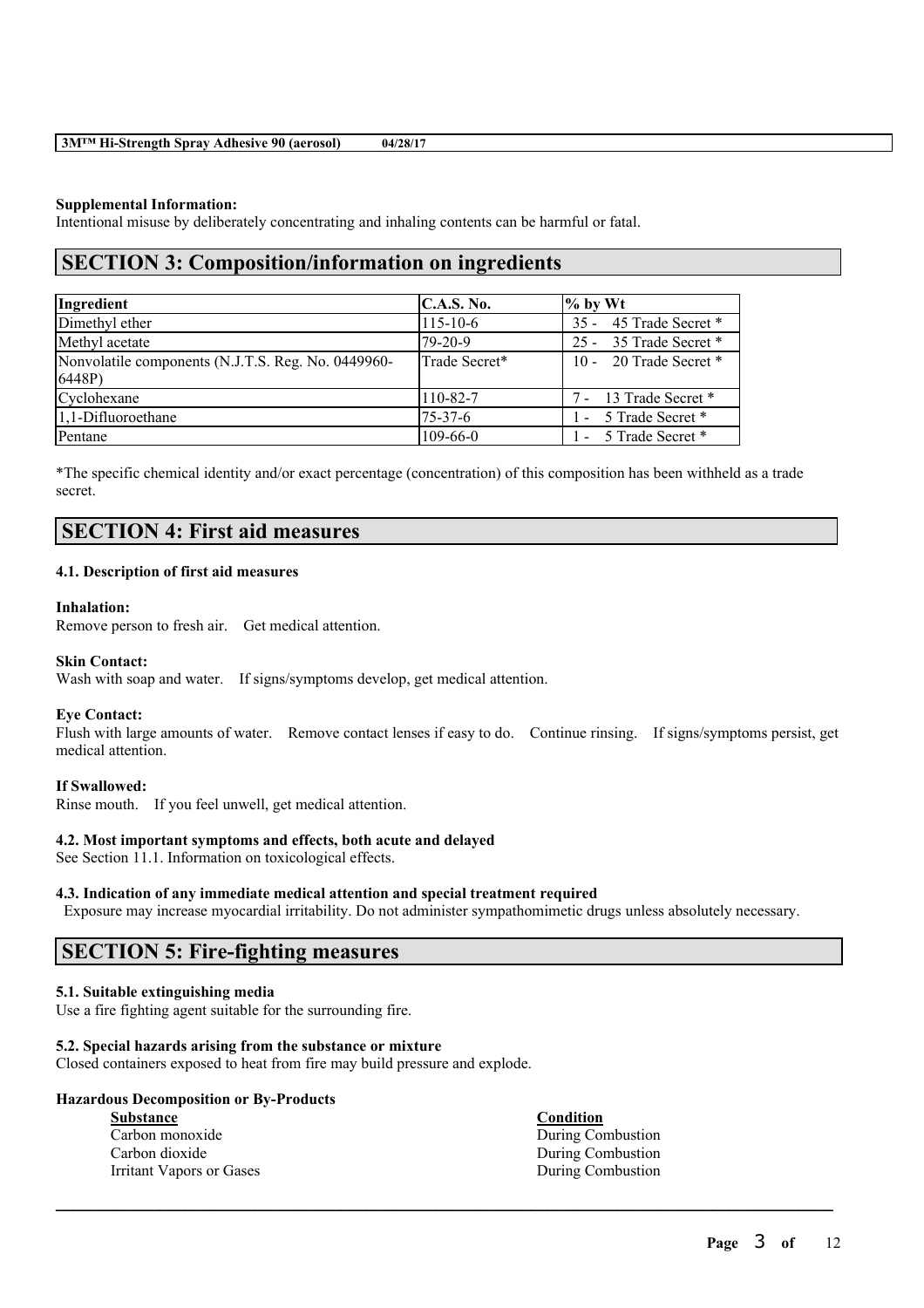## **5.3. Special protective actions for fire-fighters**

No special protective actions for fire-fighters are anticipated.

# **SECTION 6: Accidental release measures**

# **6.1. Personal precautions, protective equipment and emergency procedures**

Evacuate area. Keep away from heat/sparks/open flames/hot surfaces. - No smoking. Use only non-sparking tools. Ventilate the area with fresh air. Warning! A motor could be an ignition source and could cause flammable gases or vapors in the spill area to burn or explode. Refer to other sections of this SDS for information regarding physical and health hazards, respiratory protection, ventilation, and personal protective equipment.

## **6.2. Environmental precautions**

Avoid release to the environment.

### **6.3. Methods and material for containment and cleaning up**

If possible, seal leaking container. Place leaking containers in a well-ventilated area, preferably an operating exhaust hood, or if necessary outdoors on an impermeable surface until appropriate packaging for the leaking container or its contents is available. Close cylinder. Collect as much of the spilled material as possible using non-sparking tools. Place in a metal container approved for transportation by appropriate authorities. Dispose of collected material as soon as possible.

# **SECTION 7: Handling and storage**

# **7.1. Precautions for safe handling**

Keep out of reach of children. Keep away from heat/sparks/open flames/hot surfaces. - No smoking. Do not spray on an open flame or other ignition source. Do not pierce or burn, even after use. Do not breathe

dust/fume/gas/mist/vapors/spray. Do not get in eyes, on skin, or on clothing. Do not eat, drink or smoke when using this product. Wash thoroughly after handling. Avoid release to the environment. Avoid contact with oxidizing agents (eg. chlorine, chromic acid etc.)

# **7.2. Conditions for safe storage including any incompatibilities**

Store in a well-ventilated place. Keep container tightly closed. Protect from sunlight. Do not expose to temperatures exceeding 50C/122F. Store away from heat. Store away from acids. Store away from oxidizing agents.

# **SECTION 8: Exposure controls/personal protection**

## **8.1. Control parameters**

#### **Occupational exposure limits**

If a component is disclosed in section 3 but does not appear in the table below, an occupational exposure limit is not available for the component.

| Ingredient            | <b>C.A.S. No.</b> | Agency       | Limit type               | <b>Additional Comments</b> |
|-----------------------|-------------------|--------------|--------------------------|----------------------------|
| Pentane               | $109 - 66 - 0$    | <b>OSHA</b>  | TWA:2950 mg/m3(1000 ppm) |                            |
| Pentane               | $109 - 66 - 0$    | <b>ACGIH</b> | TWA:1000 ppm             |                            |
| Cyclohexane           | 110-82-7          | IOSHA        | TWA:1050 mg/m3(300 ppm)  |                            |
| Cyclohexane           | 110-82-7          | <b>ACGIH</b> | $TWA:100$ ppm            |                            |
| Dimethyl ether        | $115 - 10 - 6$    | <b>AIHA</b>  | TWA:1880 mg/m3(1000 ppm) |                            |
| $1,1$ -Difluoroethane | 75-37-6           | <b>AIHA</b>  | TWA:2700 mg/m3(1000 ppm) |                            |
| Methyl acetate        | $79-20-9$         | <b>ACGIH</b> | TWA:200 ppm;STEL:250 ppm |                            |
| Methyl acetate        | $79-20-9$         | OSHA         | TWA:610 mg/m3(200 ppm)   |                            |

 $\mathcal{L}_\mathcal{L} = \mathcal{L}_\mathcal{L} = \mathcal{L}_\mathcal{L} = \mathcal{L}_\mathcal{L} = \mathcal{L}_\mathcal{L} = \mathcal{L}_\mathcal{L} = \mathcal{L}_\mathcal{L} = \mathcal{L}_\mathcal{L} = \mathcal{L}_\mathcal{L} = \mathcal{L}_\mathcal{L} = \mathcal{L}_\mathcal{L} = \mathcal{L}_\mathcal{L} = \mathcal{L}_\mathcal{L} = \mathcal{L}_\mathcal{L} = \mathcal{L}_\mathcal{L} = \mathcal{L}_\mathcal{L} = \mathcal{L}_\mathcal{L}$ 

ACGIH : American Conference of Governmental Industrial Hygienists

AIHA : American Industrial Hygiene Association

CMRG : Chemical Manufacturer's Recommended Guidelines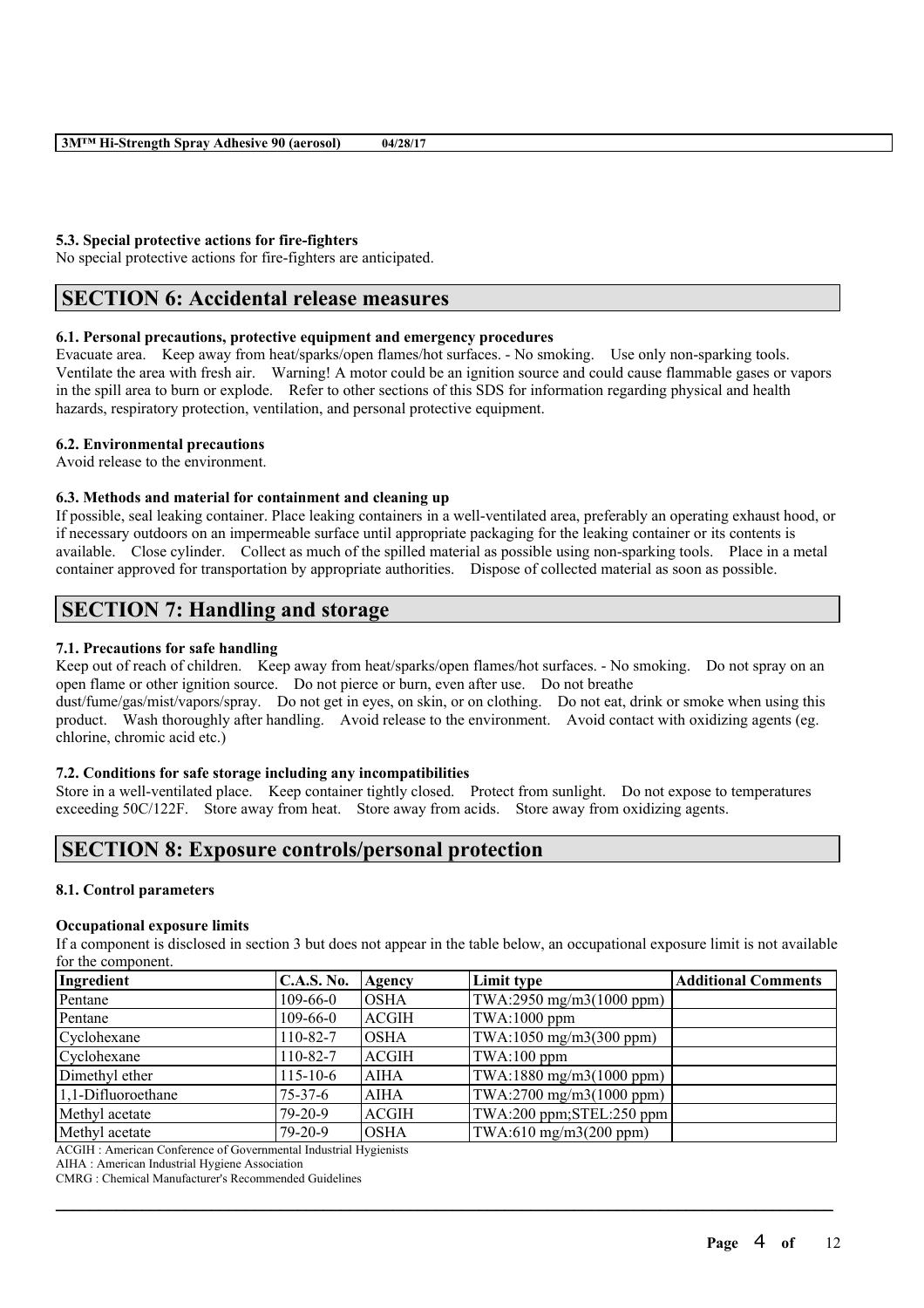OSHA : United States Department of Labor - Occupational Safety and Health Administration TWA: Time-Weighted-Average STEL: Short Term Exposure Limit CEIL: Ceiling

## **8.2. Exposure controls**

## **8.2.1. Engineering controls**

Do not remain in area where available oxygen may be reduced. Use general dilution ventilation and/or local exhaust ventilation to control airborne exposures to below relevant Exposure Limits and/or control dust/fume/gas/mist/vapors/spray. If ventilation is not adequate, use respiratory protection equipment.

## **8.2.2. Personal protective equipment (PPE)**

## **Eye/face protection**

Select and use eye/face protection to prevent contact based on the results of an exposure assessment. The following eye/face protection(s) are recommended: Indirect Vented Goggles

#### **Skin/hand protection**

Select and use gloves and/or protective clothing approved to relevant local standards to prevent skin contact based on the results of an exposure assessment. Selection should be based on use factors such as exposure levels, concentration of the substance or mixture, frequency and duration, physical challenges such as temperature extremes, and other use conditions. Consult with your glove and/or protective clothing manufacturer for selection of appropriate compatible gloves/protective clothing.

Gloves made from the following material(s) are recommended: Butyl Rubber Nitrile Rubber

## **Respiratory protection**

An exposure assessment may be needed to decide if a respirator is required. If a respirator is needed, use respirators as part of a full respiratory protection program. Based on the results of the exposure assessment, select from the following respirator type(s) to reduce inhalation exposure:

Half facepiece or full facepiece supplied-air respirator

Organic vapor respirators may have short service life.

For questions about suitability for a specific application, consult with your respirator manufacturer.

# **SECTION 9: Physical and chemical properties**

### **9.1. Information on basic physical and chemical properties**

| Gas                                                   |
|-------------------------------------------------------|
| Aerosol                                               |
| clear, sweet fruity odor                              |
| No Data Available                                     |
| No Data Available                                     |
| Not Applicable                                        |
| Not Applicable                                        |
| -42.00 °F [ <i>Test Method:</i> Tagliabue Closed Cup] |
| $[RefStd:ETHER=1]$<br>1.9                             |
| Flammable Aerosol: Category 1.                        |
| No Data Available                                     |
| No Data Available                                     |
| $[RefStd:AIR=1]$<br>2.97                              |
| $0.726$ g/ml                                          |
|                                                       |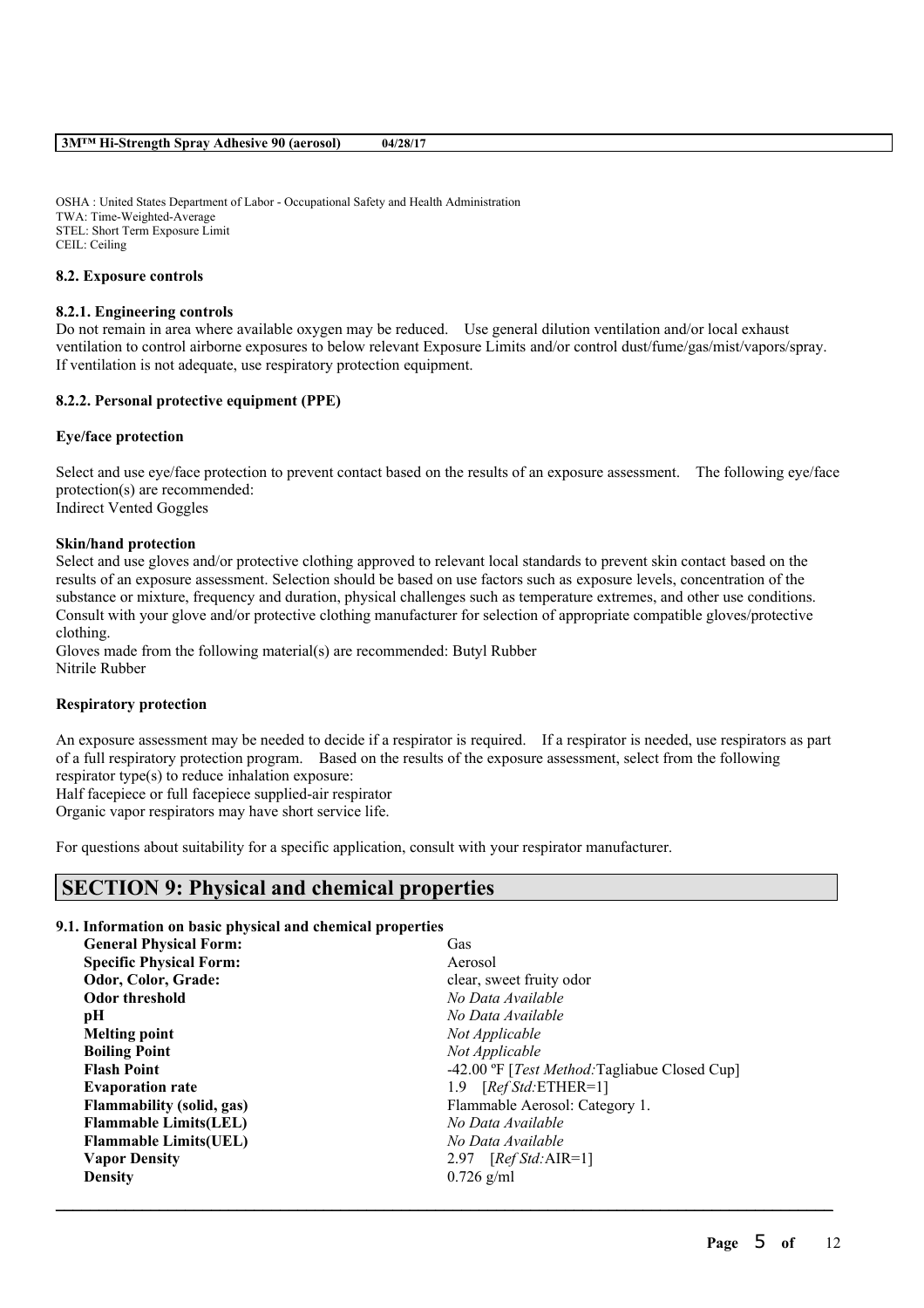**Page** 6 **of** 12

**Specific Gravity** 0.726 [*Ref Std:*WATER=1] **Solubility in Water** Nil **Solubility- non-water** *No Data Available* **Partition coefficient: n-octanol/ water** *No Data Available* **Autoignition temperature** *No Data Available* **Decomposition temperature** *Not Applicable* **Viscosity** *Not Applicable* **Molecular weight** *No Data Available*

**Hazardous Air Pollutants**  $\leq 0$  % weight [*Test Method:Calculated*] **VOC Less H2O & Exempt Solvents** <=55 % [*Test Method:*calculated per CARB title 2]

# **SECTION 10: Stability and reactivity**

# **10.1. Reactivity**

This material may be reactive with certain agents under certain conditions - see the remaining headings in this section.

# **10.2. Chemical stability**

Stable.

# **10.3. Possibility of hazardous reactions**

Hazardous polymerization will not occur.

#### **10.4. Conditions to avoid** Heat

# **10.5. Incompatible materials**

Strong oxidizing agents

# **10.6. Hazardous decomposition products**

None known.

Refer to section 5.2 for hazardous decomposition products during combustion.

# **SECTION 11: Toxicological information**

The information below may not be consistent with the material classification in Section 2 if specific ingredient **classifications are mandated by a competent authority. In addition, toxicological data on ingredients may not be** reflected in the material classification and/or the signs and symptoms of exposure, because an ingredient may be present below the threshold for labeling, an ingredient may not be available for exposure, or the data may not be **relevant to the material as a whole.**

**11.1. Information on Toxicological effects**

**Signs and Symptoms of Exposure**

## Based on test data and/or information on the components, this material may produce the following health effects:

# **Inhalation:**

Intentional concentration and inhalation may be harmful or fatal.

Simple Asphyxiation: Signs/symptoms may include increased heart rate, rapid respirations, drowsiness, headache,

# **Substance Condition**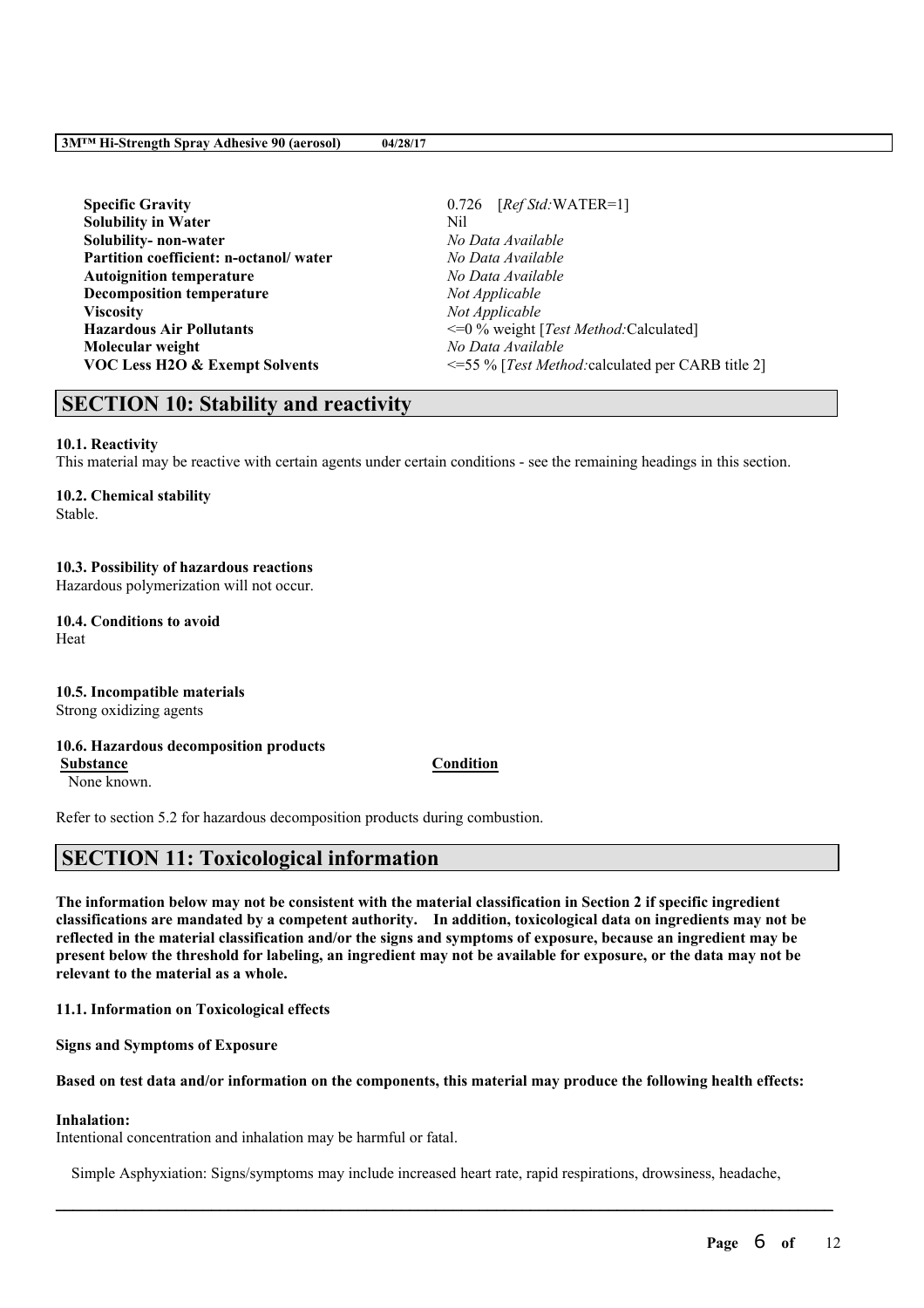incoordination, altered judgement, nausea, vomiting, lethargy, seizures, coma, and may be fatal.

Respiratory Tract Irritation: Signs/symptoms may include cough, sneezing, nasal discharge, headache, hoarseness, and nose and throat pain.

May cause additional health effects (see below).

#### **Skin Contact:**

Mild Skin Irritation: Signs/symptoms may include localized redness, swelling, itching, and dryness.

#### **Eye Contact:**

Moderate Eye Irritation: Signs/symptoms may include redness, swelling, pain, tearing, and blurred or hazy vision.

## **Ingestion:**

Gastrointestinal Irritation: Signs/symptoms may include abdominal pain, stomach upset, nausea, vomiting and diarrhea.

May cause additional health effects (see below).

## **Additional Health Effects:**

#### **Single exposure may cause target organ effects:**

Central Nervous System (CNS) Depression: Signs/symptoms may include headache, dizziness, drowsiness, incoordination, nausea, slowed reaction time, slurred speech, giddiness, and unconsciousness.

Single exposure, above recommended guidelines, may cause:

Cardiac Sensitization: Signs/symptoms may include irregular heartbeat (arrhythmia), faintness, chest pain, and may be fatal.

## **Toxicological Data**

If a component is disclosed in section 3 but does not appear in a table below, either no data are available for that endpoint or the data are not sufficient for classification.

|  | <b>Acute Toxicity</b> |
|--|-----------------------|
|--|-----------------------|

| Name                                                     | Route                  | <b>Species</b> | Value                                             |
|----------------------------------------------------------|------------------------|----------------|---------------------------------------------------|
| Overall product                                          | Dermal                 |                | No data available; calculated $ATE > 5,000$ mg/kg |
| Overall product                                          | Inhalation-            |                | No data available; calculated ATE >50 mg/l        |
|                                                          | Vapor $(4 \text{ hr})$ |                |                                                   |
| Overall product                                          | Ingestion              |                | No data available; calculated $ATE > 5,000$ mg/kg |
| Dimethyl ether                                           | Inhalation-            | Rat            | LC50<br>$164,000$ ppm                             |
|                                                          | Gas $(4)$              |                |                                                   |
|                                                          | hours)                 |                |                                                   |
| Methyl acetate                                           | Dermal                 | Rat            | $LD50 > 2,000$ mg/kg                              |
| Methyl acetate                                           | Inhalation-            | Rat            | $LC50 > 49$ mg/l                                  |
|                                                          | Vapor (4               |                |                                                   |
|                                                          | hours)                 |                |                                                   |
| Methyl acetate                                           | Ingestion              | Rat            | $LD50 > 5,000$ mg/kg                              |
| Cyclohexane                                              | Dermal                 | Rat            | $LD50 > 2,000$ mg/kg                              |
| Cyclohexane                                              | Inhalation-            | Rat            | $LC50 > 32.9$ mg/l                                |
|                                                          | Vapor (4               |                |                                                   |
|                                                          | hours)                 |                |                                                   |
| Cyclohexane                                              | Ingestion              | Rat            | $LD50$ 6,200 mg/kg                                |
| Nonvolatile components (N.J.T.S. Reg. No. 0449960-6448P) | Dermal                 |                | LD50 estimated to be $> 5,000$ mg/kg              |
| Nonvolatile components (N.J.T.S. Reg. No. 0449960-6448P) | Ingestion              | Rat            | $LD50 > 34,000$ mg/kg                             |
| Pentane                                                  | Dermal                 | Rabbit         | LD50 $3,000$ mg/kg                                |
| Pentane                                                  | Inhalation-            | Rat            | $LC50 > 18$ mg/l                                  |
|                                                          | Vapor (4               |                |                                                   |
|                                                          | hours)                 |                |                                                   |
| Pentane                                                  | Ingestion              | Rat            | $LD50 > 2,000$ mg/kg                              |
| 1,1-Difluoroethane                                       | Inhalation-            | Rat            | $LC50 > 437,000$ ppm                              |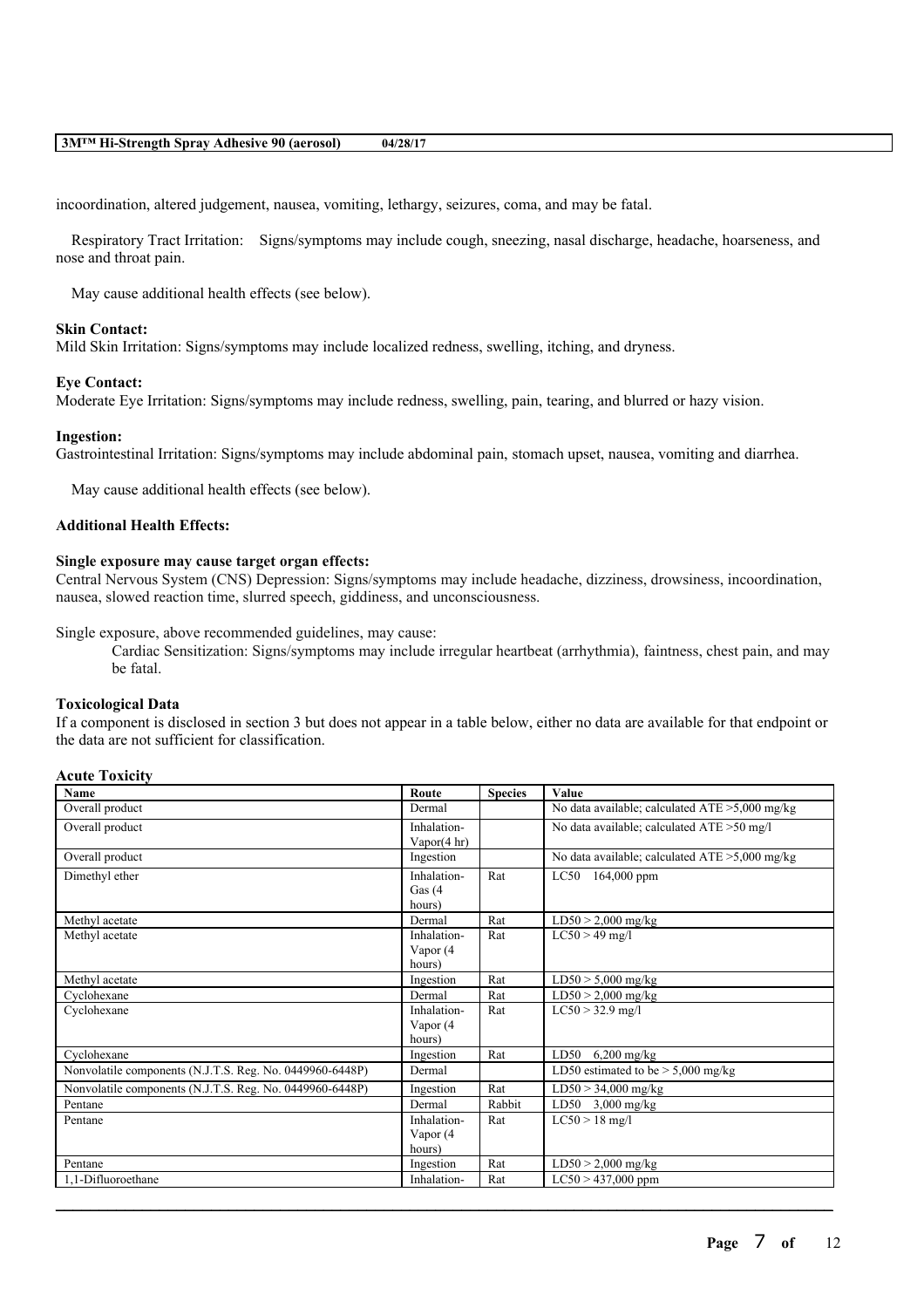|                                                | Gas $(4)$<br>hours |     |                       |
|------------------------------------------------|--------------------|-----|-----------------------|
| $\sim$ $\sim$ $\sim$<br>fluoroethane<br>໋<br>. | Ingestion          | Rat | LD50<br>$1,500$ mg/kg |
| $\overline{a}$<br>$\cdot$ .<br>$\cdot$ .       |                    |     |                       |

ATE = acute toxicity estimate

# **Skin Corrosion/Irritation**

| Name           | <b>Species</b> | Value                     |
|----------------|----------------|---------------------------|
|                |                |                           |
| Methyl acetate | Rabbit         | No significant irritation |
| Cyclohexane    | Rabbit         | Mild irritant             |
| Pentane        | Rabbit         | Minimal irritation        |

# **Serious Eye Damage/Irritation**

| Name           | <b>Species</b> | Value             |
|----------------|----------------|-------------------|
|                |                |                   |
| Methyl acetate | Rabbit         | Moderate irritant |
| Cyclohexane    | Rabbit         | Mild irritant     |
| Pentane        | Rabbit         | Mild irritant     |

# **Skin Sensitization**

| <b>Name</b>    | <b>Species</b> | Value          |  |
|----------------|----------------|----------------|--|
| Methyl acetate | Human          | Not classified |  |
| Pentane        | Guinea         | Not classified |  |
|                | pig            |                |  |

## **Respiratory Sensitization**

For the component/components, either no data are currently available or the data are not sufficient for classification.

## **Germ Cell Mutagenicity**

| Name               | Route    | Value                                                                           |
|--------------------|----------|---------------------------------------------------------------------------------|
|                    |          |                                                                                 |
| Dimethyl ether     | In Vitro | Not mutagenic                                                                   |
| Dimethyl ether     | In vivo  | Not mutagenic                                                                   |
| Methyl acetate     | In Vitro | Not mutagenic                                                                   |
| Methyl acetate     | In vivo  | Not mutagenic                                                                   |
| Cyclohexane        | In Vitro | Not mutagenic                                                                   |
| Cyclohexane        | In vivo  | Some positive data exist, but the data are not<br>sufficient for classification |
| Pentane            | In vivo  | Not mutagenic                                                                   |
| Pentane            | In Vitro | Some positive data exist, but the data are not<br>sufficient for classification |
| 1.1-Difluoroethane | In Vitro | Some positive data exist, but the data are not<br>sufficient for classification |
| 1,1-Difluoroethane | In vivo  | Some positive data exist, but the data are not<br>sufficient for classification |

# **Carcinogenicity**

| Name              | Route      | Species | Value                                          |
|-------------------|------------|---------|------------------------------------------------|
| Dimethyl ether    | Inhalation | Rat     | Not carcinogenic                               |
| .1-Difluoroethane | Inhalation | Rat     | Some positive data exist, but the data are not |
|                   |            |         | sufficient for classification                  |

# **Reproductive Toxicity**

# **Reproductive and/or Developmental Effects**

| Name           | Route      | Value                                  | <b>Species</b> | <b>Test Result</b> | Exposure        |
|----------------|------------|----------------------------------------|----------------|--------------------|-----------------|
|                |            |                                        |                |                    | <b>Duration</b> |
| Dimethyl ether | Inhalation | Not classified for development         | Rat            | <b>NOAEL</b>       | during          |
|                |            |                                        |                | $40,000$ ppm       | organogenesi    |
|                |            |                                        |                |                    |                 |
| Cyclohexane    | Inhalation | Not classified for female reproduction | Rat            | <b>NOAEL 24</b>    | 2 generation    |
|                |            |                                        |                |                    |                 |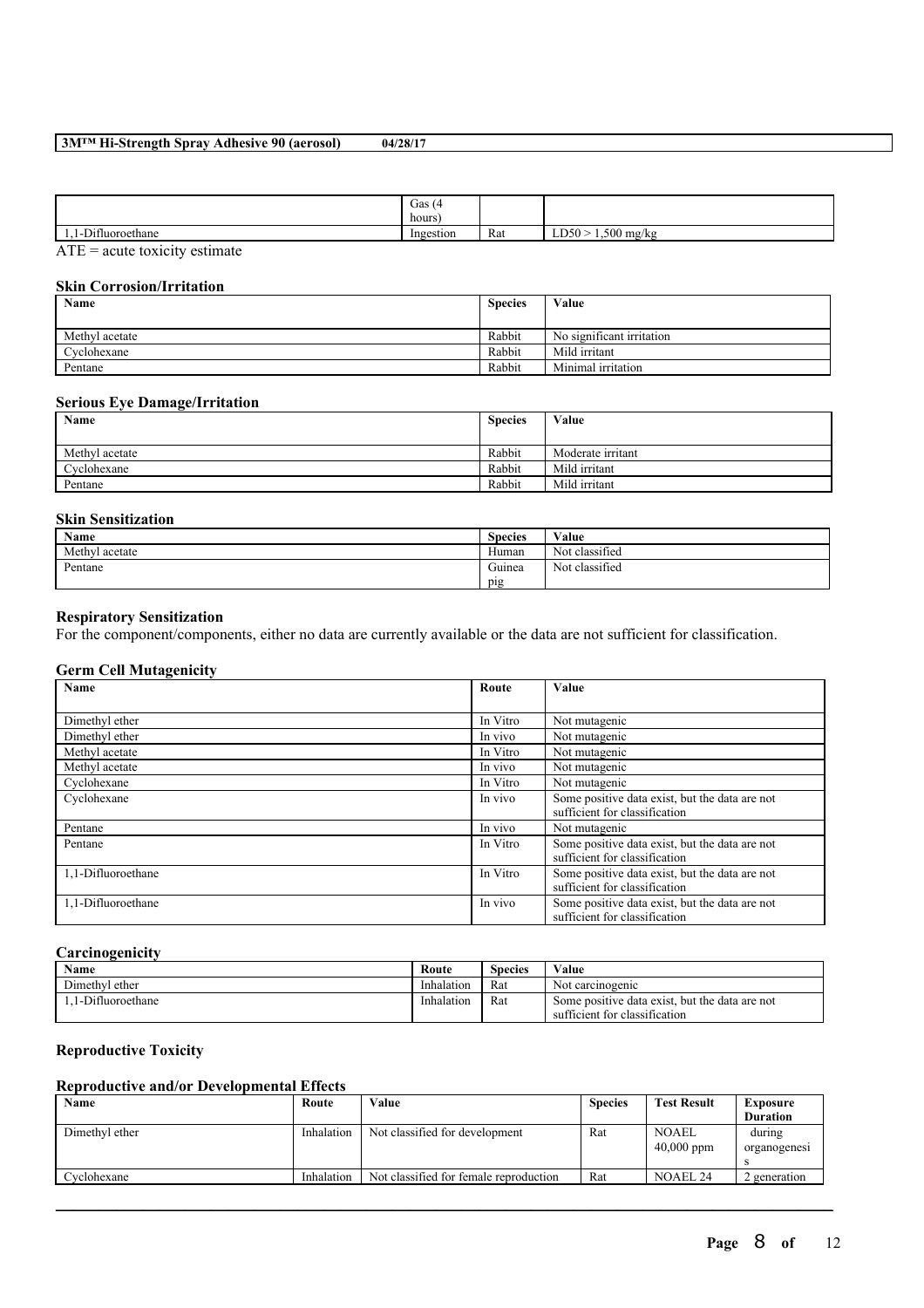|                    |            |                                      |     | mg/l               |              |
|--------------------|------------|--------------------------------------|-----|--------------------|--------------|
| Cyclohexane        | Inhalation | Not classified for male reproduction | Rat | <b>NOAEL 24</b>    | 2 generation |
|                    |            |                                      |     | mg/l               |              |
| Cyclohexane        | Inhalation | Not classified for development       | Rat | NOAEL 6.9          | 2 generation |
|                    |            |                                      |     | mg/l               |              |
| Pentane            | Ingestion  | Not classified for development       | Rat | <b>NOAEL 1,000</b> | during       |
|                    |            |                                      |     | mg/kg/day          | organogenesi |
|                    |            |                                      |     |                    | s            |
| Pentane            | Inhalation | Not classified for development       | Rat | <b>NOAEL 30</b>    | during       |
|                    |            |                                      |     | mg/l               | organogenesi |
|                    |            |                                      |     |                    | s            |
| 1,1-Difluoroethane | Inhalation | Not classified for development       | Rat | <b>NOAEL</b>       | during       |
|                    |            |                                      |     | $50,000$ ppm       | organogenesi |
|                    |            |                                      |     |                    |              |

# **Target Organ(s)**

# **Specific Target Organ Toxicity - single exposure**

| Name               | Route      | <b>Target Organ(s)</b>               | Value                                                                              | <b>Species</b>                    | <b>Test Result</b>            | <b>Exposure</b><br><b>Duration</b> |
|--------------------|------------|--------------------------------------|------------------------------------------------------------------------------------|-----------------------------------|-------------------------------|------------------------------------|
| Dimethyl ether     | Inhalation | central nervous<br>system depression | May cause drowsiness or<br>dizziness                                               | Rat                               | <b>LOAEL</b><br>10,000 ppm    | 30 minutes                         |
| Dimethyl ether     | Inhalation | cardiac sensitization                | Some positive data exist, but the<br>data are not sufficient for<br>classification | Dog                               | <b>NOAEL</b><br>100,000 ppm   | 5 minutes                          |
| Methyl acetate     | Inhalation | central nervous<br>system depression | May cause drowsiness or<br>dizziness                                               | Human<br>and<br>animal            | <b>NOAEL</b> Not<br>available |                                    |
| Methyl acetate     | Inhalation | respiratory irritation               | May cause respiratory irritation                                                   | Human<br>and<br>animal            | <b>NOAEL Not</b><br>available |                                    |
| Methyl acetate     | Inhalation | blindness                            | Not classified                                                                     |                                   | <b>NOAEL Not</b><br>available |                                    |
| Methyl acetate     | Ingestion  | central nervous<br>system depression | May cause drowsiness or<br>dizziness                                               |                                   | <b>NOAEL Not</b><br>available |                                    |
| Cyclohexane        | Inhalation | central nervous<br>system depression | May cause drowsiness or<br>dizziness                                               | Human<br>and<br>animal            | <b>NOAEL Not</b><br>available |                                    |
| Cyclohexane        | Inhalation | respiratory irritation               | Some positive data exist, but the<br>data are not sufficient for<br>classification | Human<br>and<br>animal            | <b>NOAEL Not</b><br>available |                                    |
| Cyclohexane        | Ingestion  | central nervous<br>system depression | May cause drowsiness or<br>dizziness                                               | Professio<br>nal<br>judgeme<br>nt | <b>NOAEL Not</b><br>available |                                    |
| Pentane            | Inhalation | central nervous<br>system depression | May cause drowsiness or<br>dizziness                                               | Multiple<br>animal<br>species     | <b>NOAEL Not</b><br>available | not available                      |
| Pentane            | Inhalation | respiratory irritation               | Some positive data exist, but the<br>data are not sufficient for<br>classification | <b>Not</b><br>available           | <b>NOAEL Not</b><br>available | not available                      |
| Pentane            | Inhalation | cardiac sensitization                | Not classified                                                                     | Dog                               | <b>NOAEL Not</b><br>available | not available                      |
| Pentane            | Ingestion  | central nervous<br>system depression | May cause drowsiness or<br>dizziness                                               | Professio<br>nal<br>judgeme<br>nt | <b>NOAEL Not</b><br>available | not available                      |
| 1,1-Difluoroethane | Inhalation | cardiac sensitization                | Causes damage to organs                                                            | Human<br>and<br>animal            | <b>NOAEL Not</b><br>available | poisoning<br>and/or abuse          |
| 1,1-Difluoroethane | Inhalation | central nervous<br>system depression | May cause drowsiness or<br>dizziness                                               | Human<br>and<br>animal            | <b>NOAEL</b><br>100,000 ppm   |                                    |
| 1,1-Difluoroethane | Inhalation | respiratory irritation               | Some positive data exist, but the<br>data are not sufficient for<br>classification | Not<br>available                  | <b>NOAEL Not</b><br>available | not available                      |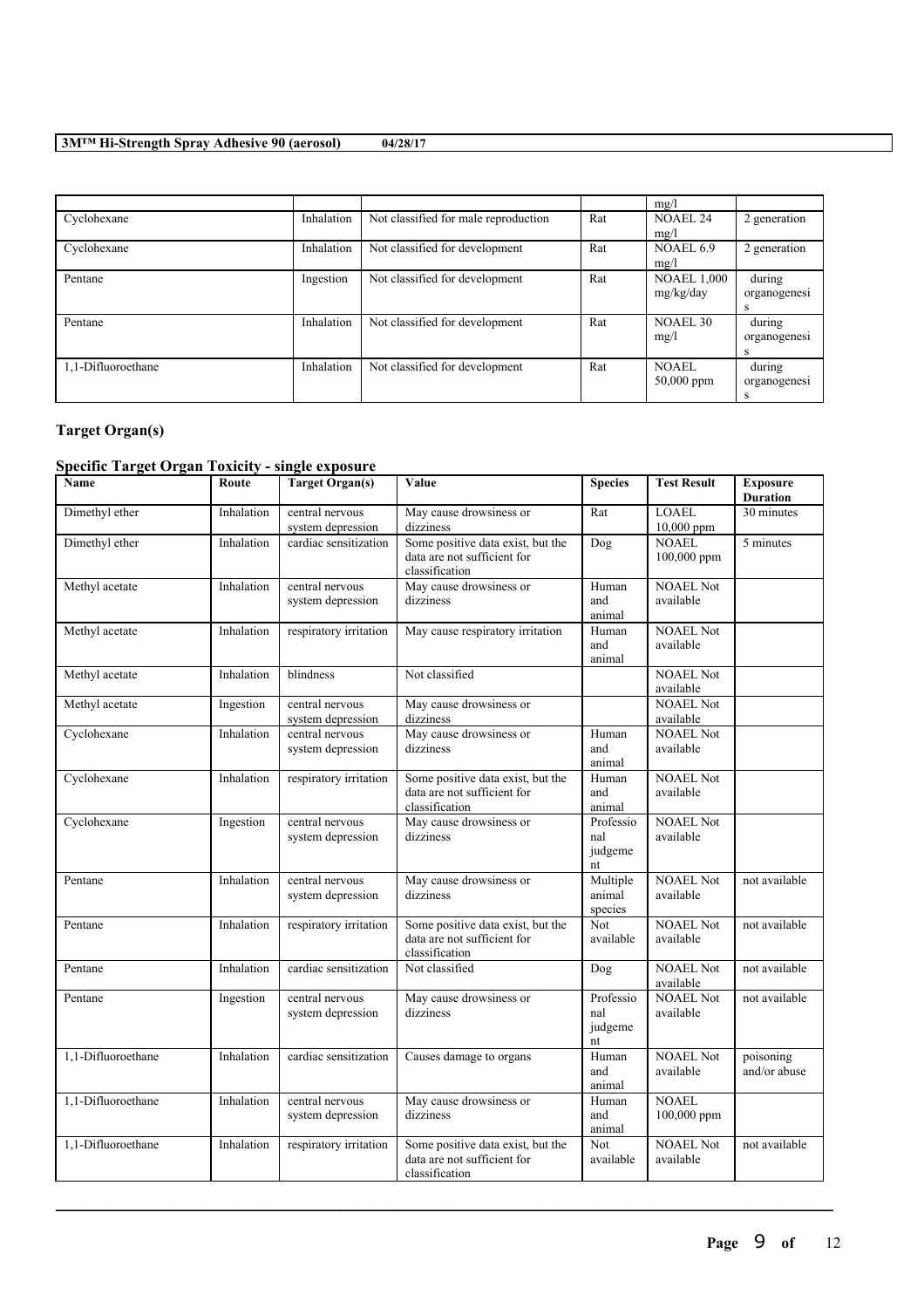| <b>Name</b>        | Route      | <b>Target Organ(s)</b>                                                                                                                                                                                                           | Value                                                                              | <b>Species</b> | <b>Test Result</b>                 | <b>Exposure</b><br><b>Duration</b> |
|--------------------|------------|----------------------------------------------------------------------------------------------------------------------------------------------------------------------------------------------------------------------------------|------------------------------------------------------------------------------------|----------------|------------------------------------|------------------------------------|
| Dimethyl ether     | Inhalation | hematopoietic<br>system                                                                                                                                                                                                          | Not classified                                                                     | Rat            | <b>NOAEL</b><br>25,000 ppm         | 2 years                            |
| Dimethyl ether     | Inhalation | liver                                                                                                                                                                                                                            | Not classified                                                                     | Rat            | <b>NOAEL</b><br>20,000 ppm         | 30 weeks                           |
| Methyl acetate     | Inhalation | respiratory system                                                                                                                                                                                                               | Some positive data exist, but the<br>data are not sufficient for<br>classification | Rat            | <b>NOAEL 1.1</b><br>mg/l           | 28 days                            |
| Methyl acetate     | Inhalation | endocrine system  <br>hematopoietic<br>system   liver  <br>immune system  <br>kidney and/or<br>bladder                                                                                                                           | Not classified                                                                     | Rat            | NOAEL 6.1<br>mg/l                  | 28 days                            |
| Cyclohexane        | Inhalation | liver                                                                                                                                                                                                                            | Not classified                                                                     | Rat            | <b>NOAEL 24</b><br>mg/l            | 90 days                            |
| Cyclohexane        | Inhalation | auditory system                                                                                                                                                                                                                  | Not classified                                                                     | Rat            | NOAEL 1.7<br>mg/l                  | 90 days                            |
| Cyclohexane        | Inhalation | kidney and/or<br>bladder                                                                                                                                                                                                         | Not classified                                                                     | Rabbit         | NOAEL <sub>2.7</sub><br>mg/l       | 10 weeks                           |
| Cyclohexane        | Inhalation | hematopoietic<br>system                                                                                                                                                                                                          | Not classified                                                                     | Mouse          | <b>NOAEL 24</b><br>mg/l            | 14 weeks                           |
| Cyclohexane        | Inhalation | peripheral nervous<br>system                                                                                                                                                                                                     | Not classified                                                                     | Rat            | NOAEL 8.6<br>mg/l                  | 30 weeks                           |
| Pentane            | Inhalation | peripheral nervous<br>system                                                                                                                                                                                                     | Not classified                                                                     | Human          | <b>NOAEL Not</b><br>available      | occupational<br>exposure           |
| Pentane            | Inhalation | heart   skin  <br>endocrine system  <br>bone, teeth, nails,<br>and/or hair  <br>hematopoietic<br>system   liver  <br>immune system  <br>muscles   nervous<br>system   eyes  <br>kidney and/or<br>bladder   respiratory<br>system | Not classified                                                                     | Rat            | <b>NOAEL 20</b><br>mg/l            | 13 weeks                           |
| Pentane            | Ingestion  | kidney and/or<br>bladder                                                                                                                                                                                                         | Not classified                                                                     | Rat            | <b>NOAEL</b><br>2,000<br>mg/kg/day | 28 days                            |
| 1,1-Difluoroethane | Inhalation | hematopoietic<br>system   kidney<br>and/or bladder  <br>respiratory system                                                                                                                                                       | Not classified                                                                     | Rat            | <b>NOAEL</b><br>25,000 ppm         | 2 years                            |

### **Specific Target Organ Toxicity - repeated exposure**

## **Aspiration Hazard**

| <b>Name</b>             | ⁄ alue               |
|-------------------------|----------------------|
| vclohexane              | Aspiration<br>hazard |
| $\mathbf{r}$<br>Pentane | Aspiration hazard    |

Please contact the address or phone number listed on the first page of the SDS for additional toxicological information **on this material and/or its components.**

# **SECTION 12: Ecological information**

## **Ecotoxicological information**

Please contact the address or phone number listed on the first page of the SDS for additional ecotoxicological information on this material and/or its components.

 $\mathcal{L}_\mathcal{L} = \mathcal{L}_\mathcal{L} = \mathcal{L}_\mathcal{L} = \mathcal{L}_\mathcal{L} = \mathcal{L}_\mathcal{L} = \mathcal{L}_\mathcal{L} = \mathcal{L}_\mathcal{L} = \mathcal{L}_\mathcal{L} = \mathcal{L}_\mathcal{L} = \mathcal{L}_\mathcal{L} = \mathcal{L}_\mathcal{L} = \mathcal{L}_\mathcal{L} = \mathcal{L}_\mathcal{L} = \mathcal{L}_\mathcal{L} = \mathcal{L}_\mathcal{L} = \mathcal{L}_\mathcal{L} = \mathcal{L}_\mathcal{L}$ 

# **Chemical fate information**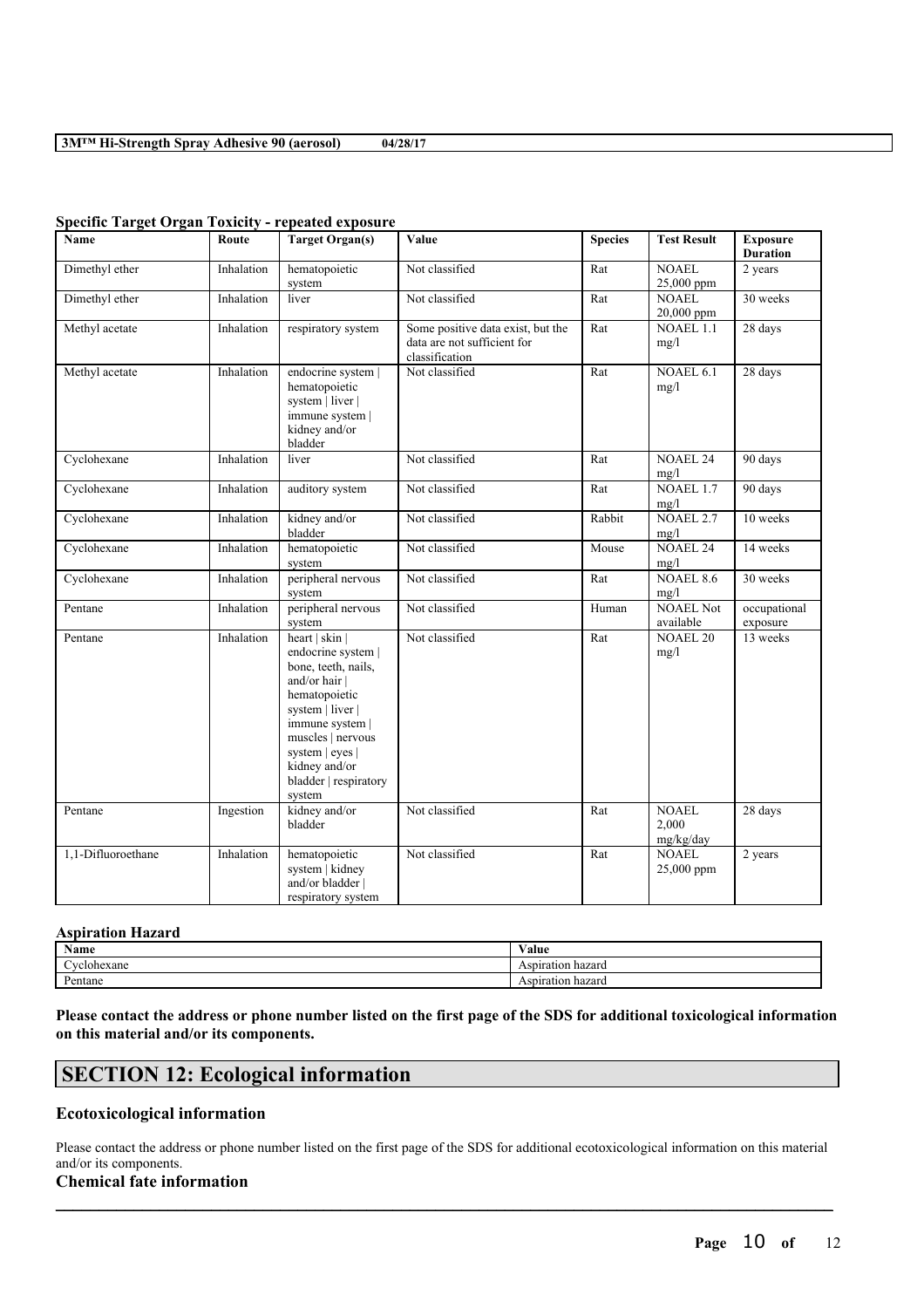Please contact the address or phone number listed on the first page of the SDS for additional chemical fate information on this material and/or its components.

# **SECTION 13: Disposal considerations**

# **13.1. Disposal methods**

Dispose of contents/ container in accordance with the local/regional/national/international regulations.

Dispose of waste product in a permitted industrial waste facility. As a disposal alternative, incinerate in a permitted waste incineration facility. Facility must be capable of handling aerosol cans. The facility should be equipped to handle gaseous waste. Empty drums/barrels/containers used for transporting and handling hazardous chemicals (chemical substances/mixtures/preparations classified as Hazardous as per applicable regulations) shall be considered, stored, treated & disposed of as hazardous wastes unless otherwise defined by applicable waste regulations. Consult with the respective regulating authorities to determine the available treatment and disposal facilities.

# **EPA Hazardous Waste Number (RCRA):** D001 (Ignitable)

# **SECTION 14: Transport Information**

For Transport Information, please visit http://3M.com/Transportinfo or call 1-800-364-3577 or 651-737-6501.

# **SECTION 15: Regulatory information**

# **15.1. US Federal Regulations**

Contact 3M for more information.

## **311/312 Hazard Categories:**

|             | Fire Hazard - Yes Pressure Hazard - Yes | Reactivity Hazard - No Immediate Hazard - Yes | Delayed |
|-------------|-----------------------------------------|-----------------------------------------------|---------|
| Hazard - No |                                         |                                               |         |

## **EPCRA 311/312 Hazard Classifications (effective January 1, 2018):**

| <b>Physical Hazards</b>                         |
|-------------------------------------------------|
| Flammable (gases, aerosols, liquids, or solids) |
| Gas under pressure                              |

| <b>Health Hazards</b>                                        |
|--------------------------------------------------------------|
| Serious eye damage or eye irritation                         |
| Simple Asphyxiant                                            |
| Specific target organ toxicity (single or repeated exposure) |

## Section 313 Toxic Chemicals subject to the reporting requirements of that section and 40 CFR part 372 (EPCRA):

 $\mathcal{L}_\mathcal{L} = \mathcal{L}_\mathcal{L} = \mathcal{L}_\mathcal{L} = \mathcal{L}_\mathcal{L} = \mathcal{L}_\mathcal{L} = \mathcal{L}_\mathcal{L} = \mathcal{L}_\mathcal{L} = \mathcal{L}_\mathcal{L} = \mathcal{L}_\mathcal{L} = \mathcal{L}_\mathcal{L} = \mathcal{L}_\mathcal{L} = \mathcal{L}_\mathcal{L} = \mathcal{L}_\mathcal{L} = \mathcal{L}_\mathcal{L} = \mathcal{L}_\mathcal{L} = \mathcal{L}_\mathcal{L} = \mathcal{L}_\mathcal{L}$ 

| Ingredient  | C.A.S. No | % by $Wt$           |  |
|-------------|-----------|---------------------|--|
| Cyclohexane | 110-82-7  | Trade Secret 7 - 13 |  |

## **15.2. State Regulations**

Contact 3M for more information.